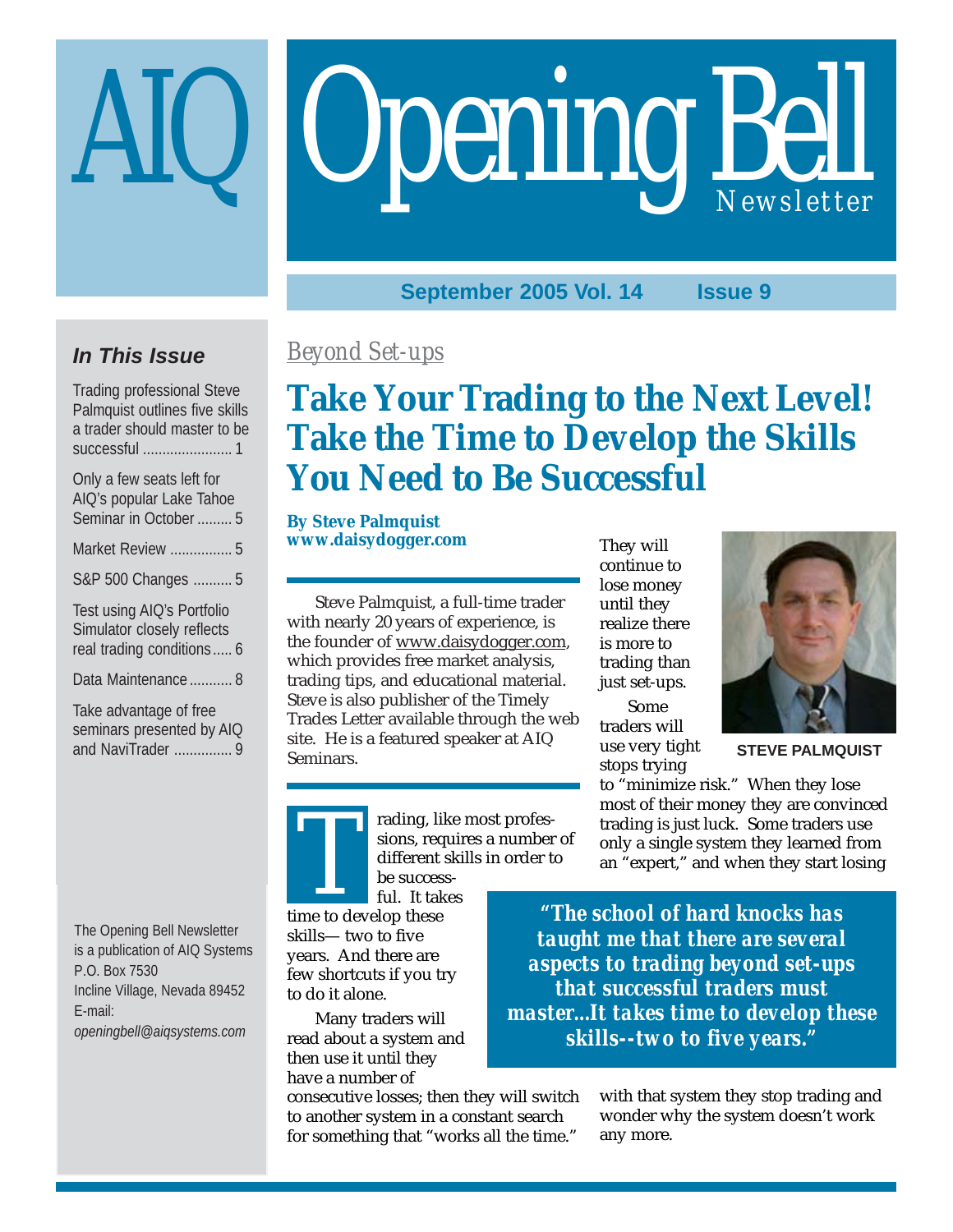that successful traders must master. The school of hard knocks has taught me that there are several aspects to trading beyond set-ups

- Trading with the market
- Exit strategies.
- Developing multiple strategies
- Learning from your mistakes and those of others
- Focus

#### **Trading With The Market**

Learning to read the market and trading with it is one of the keys to

*"Successful trading isn't about predicting exactly what the market is going to do, but about knowing how to react to whatever it does…watch the trendlines and bases, and trade moves off these key areas."*

success. Many traders read a few books, open an account, then start reading the Yacht brochures. In late 1999 that was about all it took. Almost any system worked, and it wasn't unusual to make \$10,000

#### **AIQ Opening Bell Newsletter**

**David Vomund, Publisher G.R. Barbor, Editor P.O. Box 7530 Incline Village, NV 89452**

AIQ Opening Bell does not intend to make trading recommendations, nor do we publish, keep or claim any track records. It is designed as a serious tool to aid investors in their trading decisions through the use of AIQ software and an increased familiarity with technical indicators and trading strategies. AIQ reserves the right to use or edit submissions.

While the information in this newsletter is believed to be reliable, accuracy cannot be guaranteed. Past performance does not guarantee future results.

**© 1992-2005, AIQ Systems**

several days a week in relatively small accounts.

When the market turned in 2000, many traders found out that understanding the market is one of the key skills needed for success. Be guided by the market, not the opinions or hopes of others. No system works all the time so it is critical to identify the type of market conditions and knowing which conditions are favorable to each system you use.

I monitor the NASDAQ for market guidance because it generally leads the other indices on both the

> up and down moves. The market has three types of behavior: trending up, trending down, and basing. Trendlines are key tools for determining what the market is up

to. As long as the market is above an ascending trendline, focus on trading long set-ups. When the market eventually breaks below the ascending trendline it enters a period of uncertainty; it may base for a while or enter a new downtrend.

During periods of uncertainty risk increases, so reduce position sizes and use the short-term techniques in your trading toolbox.

If the market makes a clear

lower low after breaking an ascending trendline then a new descending trendline should be drawn and traders should focus on short set-ups until the descending trendline is broken to the upside. If the market enters a basing period, the trader's actions should depend on the width of the base. Narrow bases, ones where the market moves from top to bottom in less than four days, are a

great time to head to the beach. The market needs to move for more than a few days before reversing in order for swing trades to have time to work.

If the base is large enough that it takes more than four days to swing between the top and bottom of the range, then traders can focus on entering long trades when the market is bouncing off the bottom of the base and exiting them as the market approaches the top. They can also enter short trades when the market bounces off the top of the base and close them as it approaches the bottom of the range. Remember—narrow bases just build your vocabulary; wide bases build your bank account.

Too many traders try to predict the market's direction. This is not only difficult to do on a consistent basis, but hazardous to your account balance. Successful trading isn't about predicting exactly what the market is going to do, but about knowing how to react to whatever it does. If you develop a bullish or bearish view there is a strong tendency to find reasons to justify it, and you are likely to get hurt. Just watch the trendlines and bases, and trade moves off these key areas.

*"The market has three types of behavior: trending up, trending down, and basing. Trendlines are key tools for determining what the market is up to."*

> If you would like to see my current outlook on the market along with the trading set-ups I'm watching, email me at market@daisydogger.com.

#### **Exit strategies**

It is interesting that there are a number of books and articles on how and when to enter trades, but relatively few on when to exit them.

**2**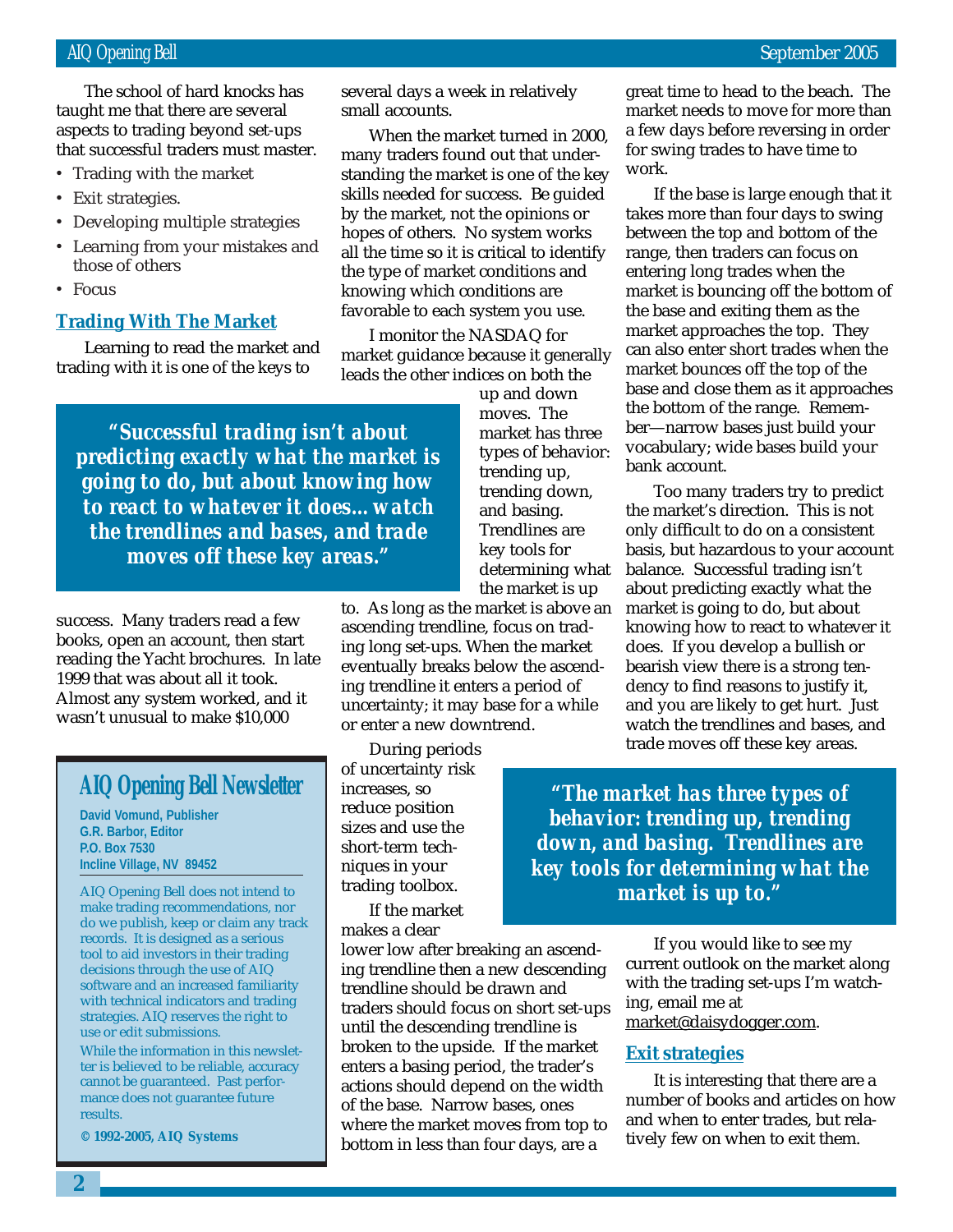Remember that you do not have a profit until you are back in cash. The whole point of entering a trade is to exit it with a profit. If you don't know what would trigger an exit for your position, then don't enter it.

When the market is in a strong trend, positions can be held for longer periods than when the market is basing. Consider taking profits when the stock breaks a trendline, or the market breaks its own trendline.

*"Inexperienced traders often place very tight stops to "reduce risk" and end up taking losses as the market noise stops them out. Stops should be placed based on the technical patterns and not some arbitrary price point."*

There are books that advise entering a stop seven or eight percent below your entry point. If you follow this advice you will likely think it is great when the market is in a strong uptrend, and get a lot of practice exercising stops when it isn't. Most of the time, stops should relate to the entry pattern, not some random percentage of the entry price. In most cases, a protective stop just under the low of the set-up pattern is a good bet.

If you set a protective stop and wait for it to get hit you will lose money every time. The protective stop is just to guard against large losses on failed patterns. Traders also need an exit strategy and, like most things in trading, the exit strategy depends on the market conditions.

Inexperienced traders often place very tight stops to "reduce risk" and end up taking losses as the market noise stops them out. Stops should be placed based on the technical patterns and not some arbitrary price point.

Make sure the stops are set based on what would constitute a pattern failure, not some random number; then adjust your position size to control risk. You cannot control risk with inappropriately placed stops.

Watch for climax runs. When the stock moves very rapidly on strong volume and becomes extended, consider taking at least some profit. If the stock starts moving (up for longs or down for shorts) on declin-

ing volume, consider closing the position. Volume generally measures interest; if your stock is going up on declining interest you don't want to be the last one out.

When the market is not strongly trending, a time stop (i.e. sell after x days) rather than a price target tends to work well as an exit strategy. A number of back tests on several different systems have shown that it

is hard to beat a two or three-day time stop in these conditions. The reason is that when the market is not strongly trending most breakouts and triggers tend to move for two or three days then pull back and retest the

breakout point. A time stop captures this first breakout move and allows you to move on to another set-up while the stock is retracing.

Be aware of how far stocks are typically running in the current market conditions, and after yours moves that far consider selling. If you are unsure about what to do then SELL. Remember, nobody goes broke taking profits.

#### **Develop Multiple Strategies**

If you hire a contractor to work on your house he usually shows up with a large toolbox full of different tools. If he came to the door with just a screwdriver you would likely fire him. Given this, it is amazing how many traders show up at the trading desk armed with a single trading system. I have yet to see one trading system that works well in all market environments, or one tool that does everything a contractor needs. Develop a trading toolbox with several different trading systems in it.

The market favors different setups at different times. Sometimes base breakouts work well, other times most fail. Sometimes the market likes pullbacks, sometimes flags. At a minimum, traders should have four well-tested systems, two for longs and two for shorts. Welltested means that you should clearly understand how they perform in different markets with different filters and with different holding periods.

*"At a minimum, traders should have four well-tested systems, two for longs and two for shorts. "Welltested" means that you should clearly understand how they perform in different markets with different filters and with different holding periods."*

> This is what AIQ's Expert Design Studio (EDS) was designed for. Don't use a system just because a friend of a friend of Uncle Billy thought it was great; thoroughly test and understand the systems prior to using them.

Trading systems should be simple. If it takes five pages of EDS code to describe a system you are going to have a hard time understanding it, let alone trusting it to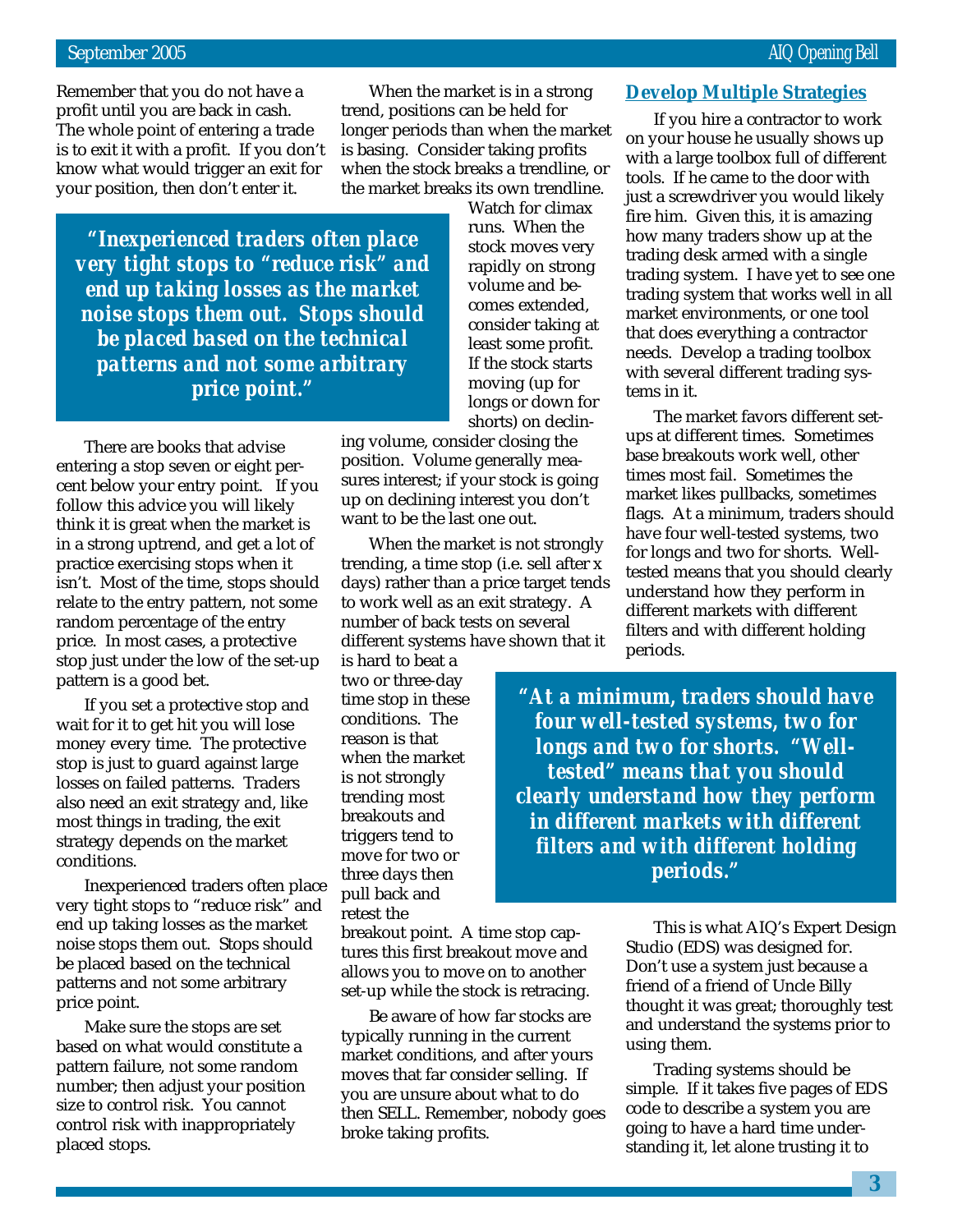If not, it's too complex. work well in the future. You should be able to describe a trading system to a teenager during an elevator ride.

Develop a set of tools for your trading toolbox that are based on different ideas, not variations of a theme. Consider pullback systems, basing systems, flags, other patterns, etc. If you are not sure where to start, email me at market@daisydogger.com and I'll send you a couple of EDS files to get you started.

#### **Learning From Mistakes**

Mistakes are part of the tuition you pay to learn about trading. It's best to learn from someone else's mistakes; it's usually cheaper than making them yourself. Attend a trading seminar at least once a year. You will not only learn from the presentation but also have a great opportunity to meet other traders and learn from them. Traders are like eagles, they don't flock. The best time to meet and learn from several is at a well-done seminar.

Get in contact with someone who has experience and learn from

*"Learning to trade is like learning to fly…You can read all the books then jump in a plane by yourself and take off, or you can read the material and then fly with an instructor who will help you understand how to apply what you have read. The fatality rate for the first approach is high…"*

that person, especially in regards to learning to read the market. Learning to trade is like learning to fly; there are a lot of things to master that are not hard to learn, but they must be fully integrated and understood in relationship to the current situation in order to have the right picture.

When you learn to fly a plane there are two approaches you can take. You can read all the books and memorize the material then jump in a plane by yourself and take off, or you can read the material then fly with an instructor who will help you understand how to apply what you

have read. The fatality rate for the first approach is high; most people taking the second approach do fine. Before you jump in the trading cockpit, work with someone to be sure you

know how to read the market and select the appropriate tools.

Review your trades and learn from your mistakes. This is really the only way to get better in any business. Was it a strong set-up? How was the volume behaving in the set-up? Did you enter correctly or did you chase the stock past the entry point? What was your price target? For price targets consider measured moves, the upper Bollinger Band, or chart pattern

resistance.

What was your stop strategy? Consider selecting stops just under the low of the set-up pattern or in some cases the previous day's low. Consider exiting the trade if it shows a large

volume down bar, or the market bounces off resistance. In any case, have an exit plan. How was the market behaving when you took the trade? Where was NASDAQ support and resistance? Did the trade have "room to run?" Were you trading with the market?

You don't have a profit until

you're back in cash. Too many traders watch a set-up trigger and then start counting their money as they hope it will keep going up, only to see the breakout reverse and the position turn into a loss. The exit strategies outlined above come from experience and are intended to

*"Trading systems should be simple… You should be able to describe a trading system to a teenager during an elevator ride. If not, it's too complex."*

> minimize this problem. There are many profit taking approaches that work; just be sure you have one and are not hanging on indefinitely.

#### **Focus**

Focus on the market. Successful trading is about knowing the best type of trading techniques for the current market conditions, and having the correct set of tools to use for them. Focus on tools you know and trading when the market conditions are favorable. You don't need to trade every day; let the set-ups come to you and take the best ones.

Trading weak or low volume setups may simply give you practice exercising stops. When the market is moving there are lots of good quality set-ups to choose from. If there are only a few set-ups and they tend to be failing, listen to the market's message and wait for better times.

Focus on the process. One of the online brokerage companies has a TV ad showing the trader as a warrior going forth to do battle with the market every day. If your focus is on being at war with the market and being "right" about each trade, you may need a lot of Kleenex at the trading desk.

Trading is a business about probabilities. You don't have a winning trade because you did

**4**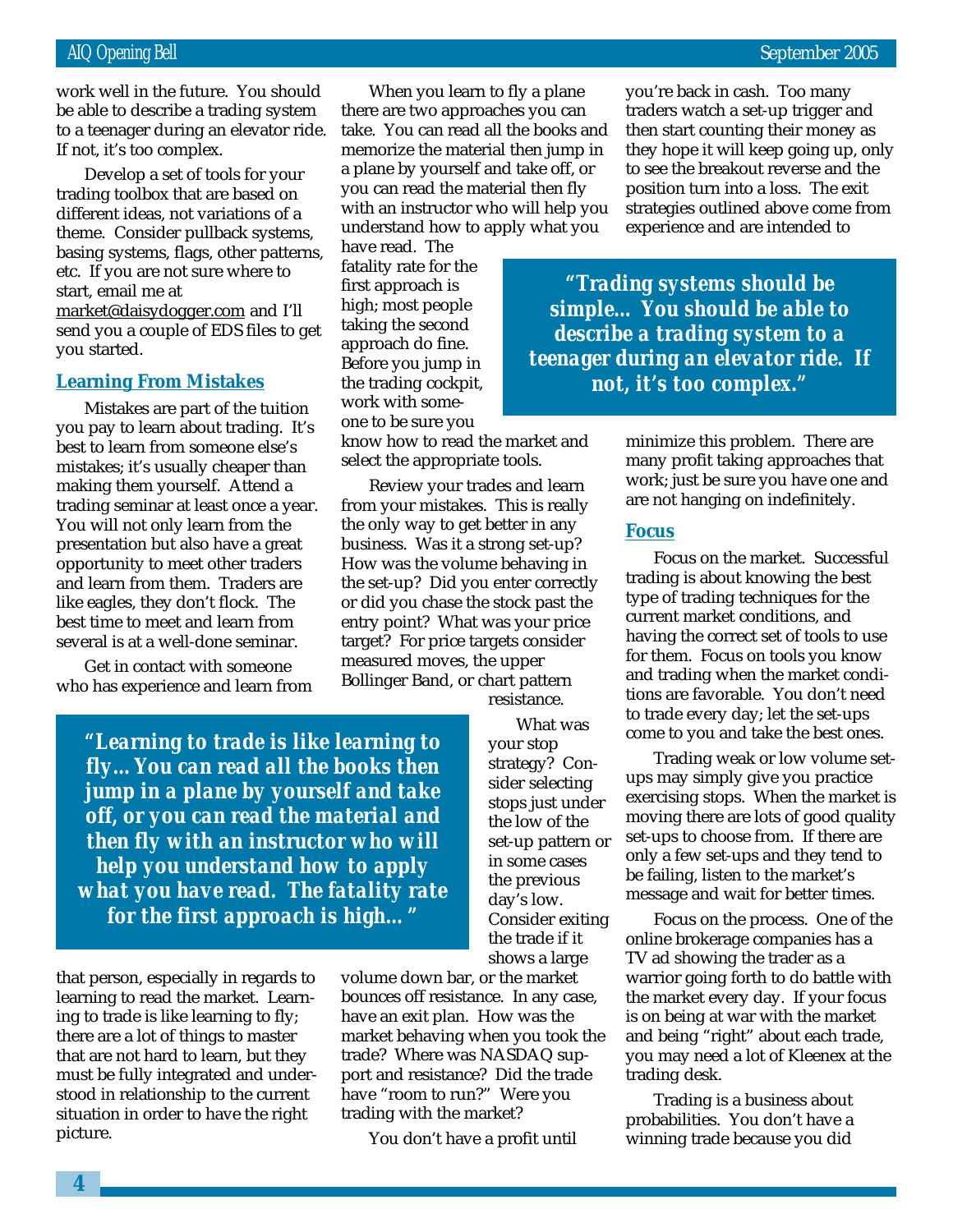everything right—the trade was profitable because you carefully researched the trading tools and you know that a certain percentage of trades will be profitable and that some will lose money. Winning traders focus on understanding their systems and reading the market. No matter how any individual trade turns out, they just take the next setup and follow the process.

Focus on understanding and using your tools. Trading is not a discussion. Stay away from chat rooms, analyst recommendations, TV talk shows, and the like. Most of these are recommending things based on reasons that do not have your best interests at heart. Be guided by the market not the opinions or hopes of others. Trade the charts, not CNBC or analyst recommendations.

Focus on profits. The idea of trading is to make money, not just to practice clicking the mouse. Keep an eye on your account balance; it won't go straight up so review trades during periods when it is declining to see if you are following all your rules.

#### **S&P 500 Changes**

**Changes to the S&P 500 Index and Industry Groups:**

Coventry Health Care (CVH) replaces May Department Stores (MAY). CVH is added to Health Care-Managed Care (HEALTHMC).

Public Storage (PSA) replaces Delta Air Lines (DAL). PSA is added to Real Estate Investment Trusts (REITRUST).

Murphy Oil (MUR) replaces Nextel Communications (NXTL). MUR is added to Integrated Oil & Gas (OILINTER).

Vornado Realty Trust (VNO) replaces Sunguard Data Systems (SDS). VNO is added to Real Estate Investment Trusts (REITRUST).

Tyson Foods (TSN) replaces Unocal (UCL). TSN is added to Packaged Goods (FOODCOMP).

When you start telling others how good you are doing, it's time to think about scaling out. The market rarely moves straight up or down; when you have seen a good run then start to think about taking some of the profits.

#### **Summary**

I spent a lot of time on "tuition"—learning the importance of trading with the market, on exit strategies, developing multiple strategies, learning from others' mistakes, and focus. Time spent developing your skills in these areas can take your trading to the next level. It won't happen overnight, but it is well worth the effort.

*You may contact Steve Palmquist at market@daisydogger.com.*

#### **MARKET REVIEW**



o much for the<br>
"dull" summer.<br>
Stocks had a good<br>
run in July, but were<br>
volatile and faded is<br>
August. In August the S&P 500 "dull" summer. Stocks had a good run in July, but were volatile and faded in

fell 1% and the Nasdaq Composite dropped 1.5%. These results were worse before the market rose by 1% last day of the month.

Energy stocks have been the market leaders for many months. Then came Hurricane Katrina, the damage from which won't be known for weeks or months. This further boosted the Energy sector, which leaped 8% in August. Due to high oil prices, Transportation was the worst performing sector, falling 6%.

# **A few seats still open! AIQ's popular Lake Tahoe Seminar**

#### **October 17, 18, & 19, 2005**

#### **Harveys Resort and Casino, South Lake Tahoe**

#### **This year's keynote speaker**

is trading coach Dr. Van K. Tharp, New York Times best selling author. Dr. Tharp, featured in the original *Market Wizards* book, has helped traders throughout the world to maximize their trading potential.

#### **All 2 ½ days only \$795**

per person, which includes AIQhosted breakfasts, lunches, and a catered reception. AIQ and Harveys have made special guest room arrangements for attendees. Call Harveys at **1-800-427-8397.** Group code for booking rooms is S10AIQ.

#### *Plus***, sharing insights**

into their own AIQ-based trading systems are guest speakers:

- Steve Palmquist, Founder Daisydogger.com
- Henry Brookins, Founder BrookinsBuys.com
- Steve Wheeler and David Johnson, Founders NaviTrader
- David Vomund, AIQ's chief analyst
- Stephen Hill, CEO AIQ Systems
- Jim Crimmins, CEO Traders Accounting, with helpful advice on record keeping and taxes.

**You can still reserve your seat - but do it soon! Call AIQ 1-800-332-2999**

*www.aiqsystems.com*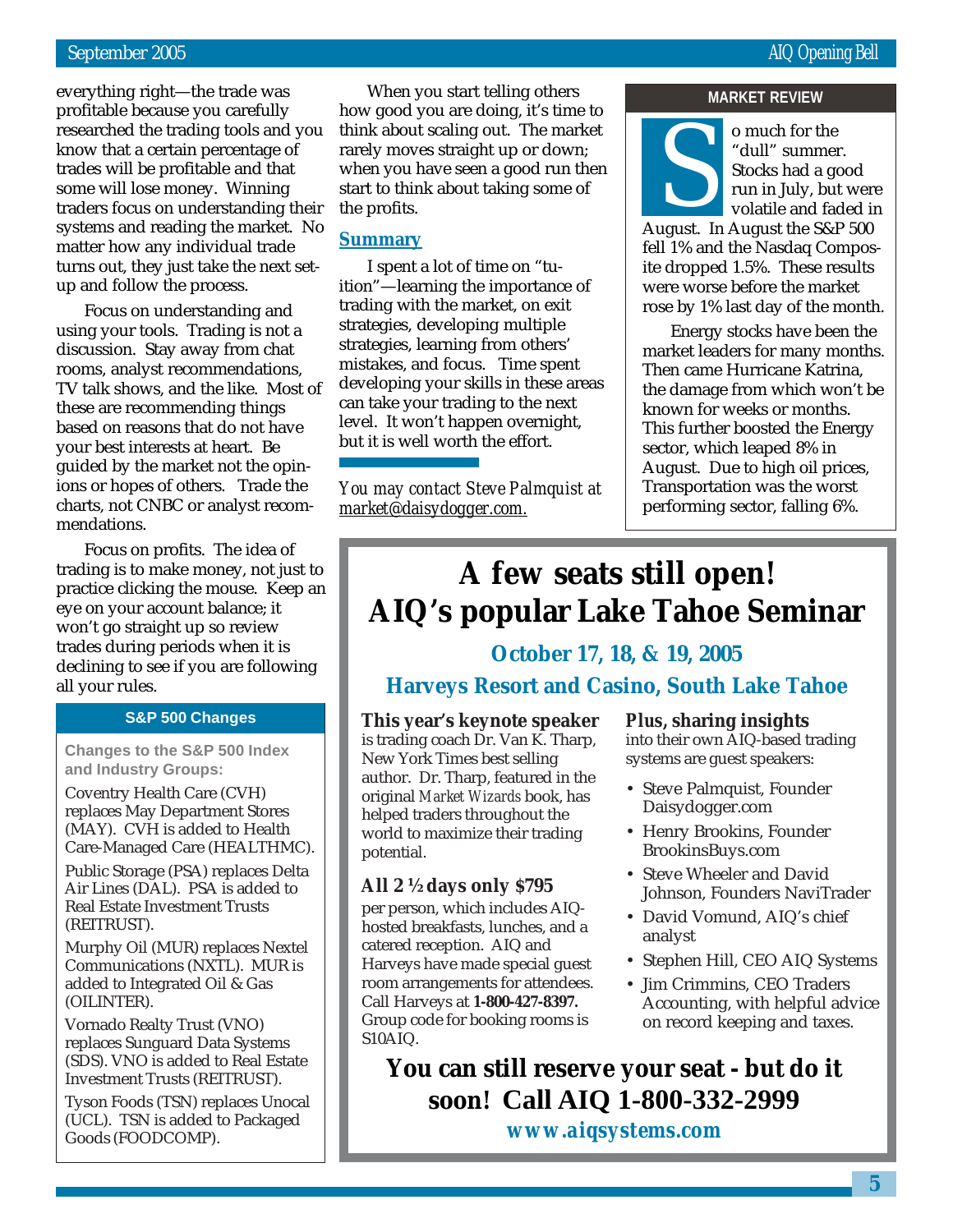#### *Testing Your Systems in the 'Real World'*

## **How Much Money Would a System Make? AIQ's Portfolio Simulator Tells You**

**By David Vomund**

ast month we reviewed several trading systems that were developed for the *Opening Bell*. An Expert Design Studio Experiment we be showed<br>that were developed<br>the *Opening Bell*. An<br>Expert Design Studio<br>(EDS) backtest showed that these models continued to perform well even after they were developed.

The EDS backtests gave important statistics such as the return per trade and average holding period. They didn't, however, tell how much money would have been made using the trading systems. For that, use AIQ's Portfolio Simulator.

After creating a trading system, the most important question is "does the system work?" EDS answers that question by comparing the return on each stock trade to an

equivalent trade in the general market. If the average stock trade outperforms an equivalent trade in the market, then the system has value.

The next important question then becomes "how much money would I have made trading this system?" That's where the Portfolio Simulator comes in.

Unlike an EDS backtest, the Portfolio Simulator requires capitalization rules. An EDS backtest simply looks at all qualifying stock trades and makes inferences based on the average return and holding period. In other words, it assumes every trade is acted on. That's impossible in the real world. Eventually, a portfolio is fully invested.

| <b>Strategy Properties</b>                                                  |  |  |  |  |  |
|-----------------------------------------------------------------------------|--|--|--|--|--|
| Entry Capitalization   Pricing   Tickers   Time Interval<br>Strategy   Exit |  |  |  |  |  |
| All selected conditions must be met to qualify a position for entry.        |  |  |  |  |  |
| C Do not use capitalization rules.                                          |  |  |  |  |  |
| shares.                                                                     |  |  |  |  |  |
| $C = 10.00$<br>percent of portfolio value.                                  |  |  |  |  |  |
| $\nabla$ Compute every 20<br>days.                                          |  |  |  |  |  |
| 10.00<br>Compute when portfolio value changes<br>percent.                   |  |  |  |  |  |
| 50<br>Allow partial entry, but never less than<br>shares.                   |  |  |  |  |  |
| 3<br>$\nabla$ No more than<br>new trades per day.                           |  |  |  |  |  |
| 10<br>$\triangledown$ No more than<br>open positions.                       |  |  |  |  |  |
| 1400.00<br>$\overline{\mathsf{v}}$ Maintain capital reserve of at least     |  |  |  |  |  |
| Pyramid positions.                                                          |  |  |  |  |  |
|                                                                             |  |  |  |  |  |
| ОК<br>Cancel<br>Help                                                        |  |  |  |  |  |

**Figure 1.** Strategy Properties function (accessed by selecting *New Simulation* in AIQ Portfolio Manager) displays Capitalization rules specified for simulation of Citizen Kane trading strategy.

Using the Portfolio Simulator, users can specify how much money is placed in each stock trade and new posi-



**DAVID VOMUND**

tions cannot be purchased unless there is sufficient cash in the portfolio. A test using the Portfolio Simulator closely reflects real trading conditions.

In order to perform a Portfolio Simulation, you first need an EDS screening model. You can either create your own model, or use one of those that we covered in last month's issue. For this article, we'll use the Citizen Kane model, which was created and published in our April 2000 issue of the *Opening Bell*.

Once you have decided on an EDS model, you are ready to set up the backtest. Open TradingExpert's Quick Launch Menu and select the *Portfolio Manager*. In Portfolio Manager, click the *New Simulation* icon (the fourth icon from the left). In the first box on the Portfolio Simulation screen, enter a name for the simulation test.

If you wish, use the *Description* and *Comments* boxes to enter additional information. Select a broker from the pull-down menu. Commission rates are determined by the broker you select.

Under the Strategy box click *New*. The Strategy screen that appears is where you select the EDS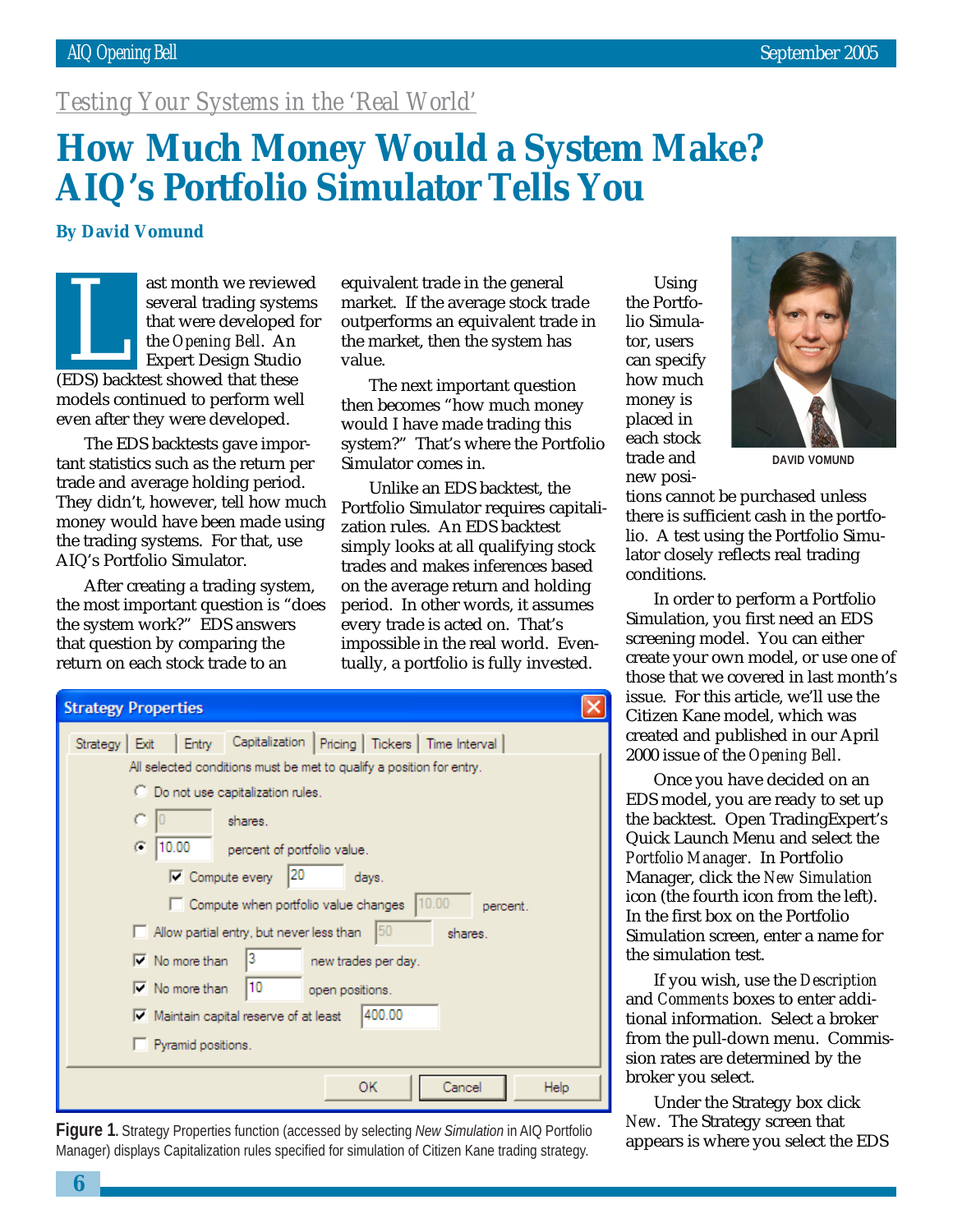#### September 2005 AIQ Opening Bell and the september 2005 AIQ Opening Bell and the september 2005

file that contains the entry rules and any other statements that you will need to implement the strategy. In the Strategy Name box, input a name that identifies the strategy. The name should include a description of the strategy's stock entry criteria.

To select the EDS file that you want to use, click the button with the three dots (…). Then use the Open box to find and highlight the file name. Then click *Open.* When the Strategy box reappears, click *Next*.

The next few screens are used to specify exit and entry rules and capitalization criteria. The capitalization screen is shown in **Figure 1**.

For our test, we stated that each stock position should represent 10% of the portfolio value at the time of purchase. This implies that a fully invested portfolio contains 10 stocks. In addition, we specified that portfolio value is to be recomputed every 20 days and that no more than three new trades can be placed per day.

After clicking *OK*, the Portfolio Simulation screen reappears. Enter the starting cash balance, the start date of the backtest, the end date of the backtest, and an index to compare results to (see **Figure 2**). To run the simulation click *Run*.

*Editors Note:* a more detailed description on this process is found in TradingExpert's *User Reference Manual* beginning on page 469. A detailed step-by-step procedure is found on page 480.

The simulation statistics are

*"Using the Portfolio Simulator, users can specify how much money is placed in each stock trade and new positions cannot be purchased unless there is sufficient cash in the portfolio. A test using the Portfolio Simulator closely reflects real trading conditions."*

| <b>Portfolio Simulation</b>                                                  |                                                                         |                            |  |  |  |  |
|------------------------------------------------------------------------------|-------------------------------------------------------------------------|----------------------------|--|--|--|--|
|                                                                              | Simulation Account Information                                          |                            |  |  |  |  |
| Name:                                                                        | Create a new version of this<br>KANE<br>simulation by changing the Name |                            |  |  |  |  |
| Description:                                                                 | April OBM                                                               |                            |  |  |  |  |
| Comments:                                                                    |                                                                         |                            |  |  |  |  |
| Broker:                                                                      | Ameritrade                                                              |                            |  |  |  |  |
|                                                                              |                                                                         |                            |  |  |  |  |
| Strategy:                                                                    | Kane                                                                    |                            |  |  |  |  |
|                                                                              | New                                                                     | Edit<br>Delete             |  |  |  |  |
|                                                                              | $\bullet$ US (\$)                                                       |                            |  |  |  |  |
|                                                                              | $C$ UK $E$                                                              |                            |  |  |  |  |
| Available Cash:                                                              | 100000.00                                                               |                            |  |  |  |  |
| Start Date:                                                                  | 03/31/00                                                                |                            |  |  |  |  |
| End Date:                                                                    | 08/01/05                                                                |                            |  |  |  |  |
| <b>RS Ticker:</b>                                                            | SPX                                                                     |                            |  |  |  |  |
| 5<br>$\overline{\triangledown}$ Include open positions held at least<br>days |                                                                         |                            |  |  |  |  |
| Leverage long positions @                                                    | 0                                                                       | $\boldsymbol{\mathcal{Z}}$ |  |  |  |  |
| Initial requirement<br>for short positions @                                 | 50                                                                      | % of proceeds              |  |  |  |  |
|                                                                              | Run                                                                     | Cancel                     |  |  |  |  |

**Figure 2.** Before simulation is run, final entries are made on the Portfolio Simulation screen. These include starting cash, test start and end dates, and the RS Ticker.

found in **Figure 3** (next page), and the results are pretty good. During a time when the S&P 500 lost about 3.3% per year, this system had an annualized return of 11.7%.

> The Portfolio Manager also shows a tradeby-trade statistics on this model. By clicking a column header, the program will sort on that column. You can also get a

graph showing the portfolio's internal rate of return.

Our focus in this article has been on the use of AIQ's Portfolio Simulator because it gives a more accurate picture of a system's results compared to an Expert Design Studio backtest. That doesn't imply that the backtesting functions in the Expert Design Studio should be ignored. Because it looks at the activity of every stock that passes the screening, the Expert Design Studio's backtesting function is often a better choice when creating a model.

Once a model is created, then it should be tested using the Portfolio

**7**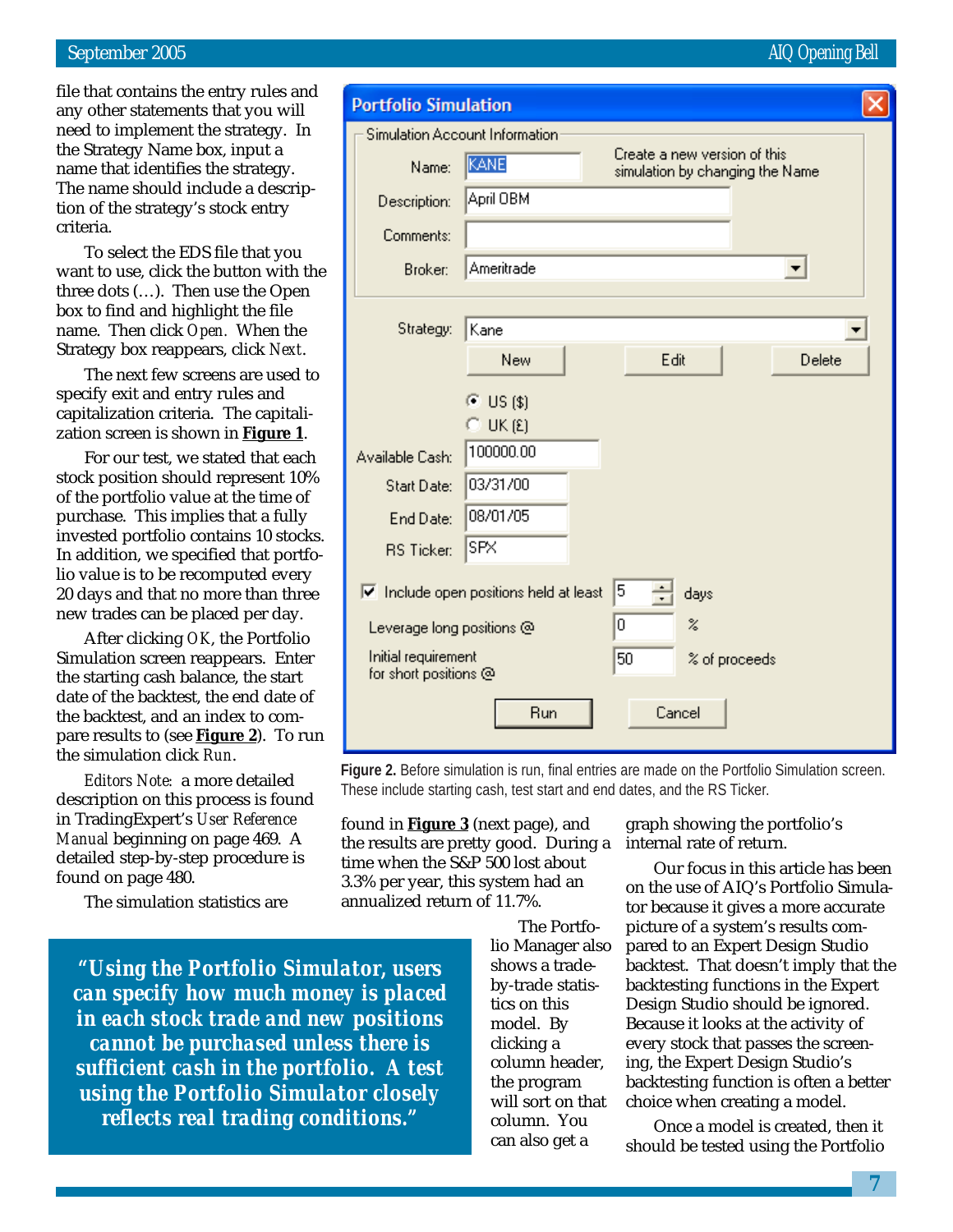March 2002 formed during the Simulator. It will tell you how the model would have pertime period selected.

Be careful not to tweak models too much based on Portfolio Simulator results. Since the simulator only buys stocks when cash is available, its test will have fewer trades than a test in the Expert Design Studio and it is easy to overoptimize a strategy, leading to poor future results.

David Vomund publishes VIS Alert, a weekly investment newsletter. For a sample copy, go to *www.visalert.com.*

| <b>Account Statistics/Analysis</b>                                                                                                                        |                                               |                                                      |                                                                                                                                                                                                                                                          |                                   |  |
|-----------------------------------------------------------------------------------------------------------------------------------------------------------|-----------------------------------------------|------------------------------------------------------|----------------------------------------------------------------------------------------------------------------------------------------------------------------------------------------------------------------------------------------------------------|-----------------------------------|--|
| Start date:<br>End date:                                                                                                                                  | 03/31/00<br>08/01/05                          |                                                      |                                                                                                                                                                                                                                                          |                                   |  |
| Number of trades:<br>Average periods per trade:                                                                                                           | 970<br>14.56                                  | Winners<br>==========<br>492<br>14.56                | Losers<br>==========<br>478<br>14.56                                                                                                                                                                                                                     | Neutral<br>=========<br>0<br>0.00 |  |
| Maximum Profit/Loss:<br>Average Drawdown:<br>Average Profit/Loss:<br>Average SPX Profit/Loss:                                                             | $(8.63)\%$<br>$1.08 \times$<br>$(0.23)$ %     | 80.64%<br>$(3.04)$ %<br>12.32 %<br>0.89 <sup>2</sup> | $[61.62]\%$<br>$(14.37)\%$<br>$(10.49)$ %<br>$(1.38)$ %                                                                                                                                                                                                  |                                   |  |
| Probability:<br>Average Annual ROI:<br>Annual SPX (Buy & Hold):                                                                                           | 27.07 %<br>$(3.29)$ %                         | 50.72 %<br>308.80 %                                  | 49.28 %<br>$[262.92]\%$                                                                                                                                                                                                                                  |                                   |  |
| <b>Beward/Bisk Batio:</b>                                                                                                                                 | 1.21                                          |                                                      |                                                                                                                                                                                                                                                          |                                   |  |
| Portfolio:<br><b>Starting Balance:</b><br><b>Ending Balance:</b><br>Gain/Loss:<br>Gain/Loss (IRR) %:                                                      | 100000.00<br>180696.10<br>80696.10<br>80.70 % | Annualized:                                          | $11.71 \times$                                                                                                                                                                                                                                           |                                   |  |
| Drawdown:<br>Maximum:<br>Initial Investment:                                                                                                              | $[23.34]$ %<br>$(15.03)$ %                    | Portfolio High:<br>Peak/Valley:                      | $(7.46)$ %<br>$(55.97)\%$                                                                                                                                                                                                                                |                                   |  |
| Account default strategy:<br>Kane<br>Using list: SP1500<br>Pricing Summary:<br>Entry price: [Open]<br>Exit price: [Open]<br>Entry Summary:<br>CitizenKane | Exit Summary:<br>Hold for 10 periods          |                                                      | Capitalization<br>10.00% of portfolio value<br>Computed every 20 days<br>No more than 3 new trades per day<br>No more than 10 open positions.<br>Capital reserve of at least 400<br>Leverage = $0\%$<br>Initial requirement for short positions = $50\%$ |                                   |  |
| 0K<br>Print<br>Export                                                                                                                                     |                                               |                                                      |                                                                                                                                                                                                                                                          |                                   |  |

**Figure 3.** Account Statistics/Analysis screen with results from simulation run of the Citizen Kane trading strategy.

#### **STOCK DATA MAINTENANCE**

#### **The following table shows stock splits and other changes:**

| <b>Stock</b>               | <b>Ticker</b> |     | <b>Split</b> Approx. Date | <b>Stock</b>                | Ticker      | <b>Split</b> | <b>Approx. Date</b> |
|----------------------------|---------------|-----|---------------------------|-----------------------------|-------------|--------------|---------------------|
| <b>BJ</b> Services         | <b>BJS</b>    | 2:1 | 09/02/05                  | Brightpoint Inc.            | CELL        | 3:2          | 09/16/05            |
| <b>Pulte Homes</b>         | <b>PHM</b>    | 2:1 | 09/02/05                  | <b>Sigan Holdings</b>       | <b>SLGN</b> | 2:1          | 09/16/05            |
| <b>Meridian Bioscience</b> | VIVO          | 3:2 | 09/06/05                  | <b>Urban Outfitters</b>     | <b>URBN</b> | 2:1          | 09/26/05            |
| <b>Precision Castparts</b> | <b>PCP</b>    | 2:1 | 09/09/05                  | Valspar Corp.               | <b>VAL</b>  | 2:1          | 09/26/05            |
| Fording Canadian Coal FDG  |               | 3:1 | 09/12/05                  | <b>Texas Roadhouse</b>      | <b>TXRH</b> | 2:1          | 09/26/05            |
| Noble Energy               | <b>NBL</b>    | 2:1 | 09/15/05                  | <b>Stage Stores</b>         | <b>STGS</b> | 3:2          | 09/28/05            |
| <b>Alliance Resource</b>   | ARLP          | 2:1 | 09/16/05                  | <b>Hibbett Sporting Gds</b> | <b>HIBB</b> | 3:2          | 09/28/05            |

#### **Trading Suspended:**

Ask Jeeves (ASKJ), Epimmune Inc. (EPMN), HIS Inc. (HIS), Modine Manuf. (MOD), Titan Corp (TTN), ToysRUs (TOY)

#### **Name Changes:**

Carlisle Holdings (CLHL) to BB Holdings Ltd (BBHL), Century Business Services (CBIZ) to CBIZ Inc. (CBIZ), Sprint Corp (FON) to Sprint Nextel (S)